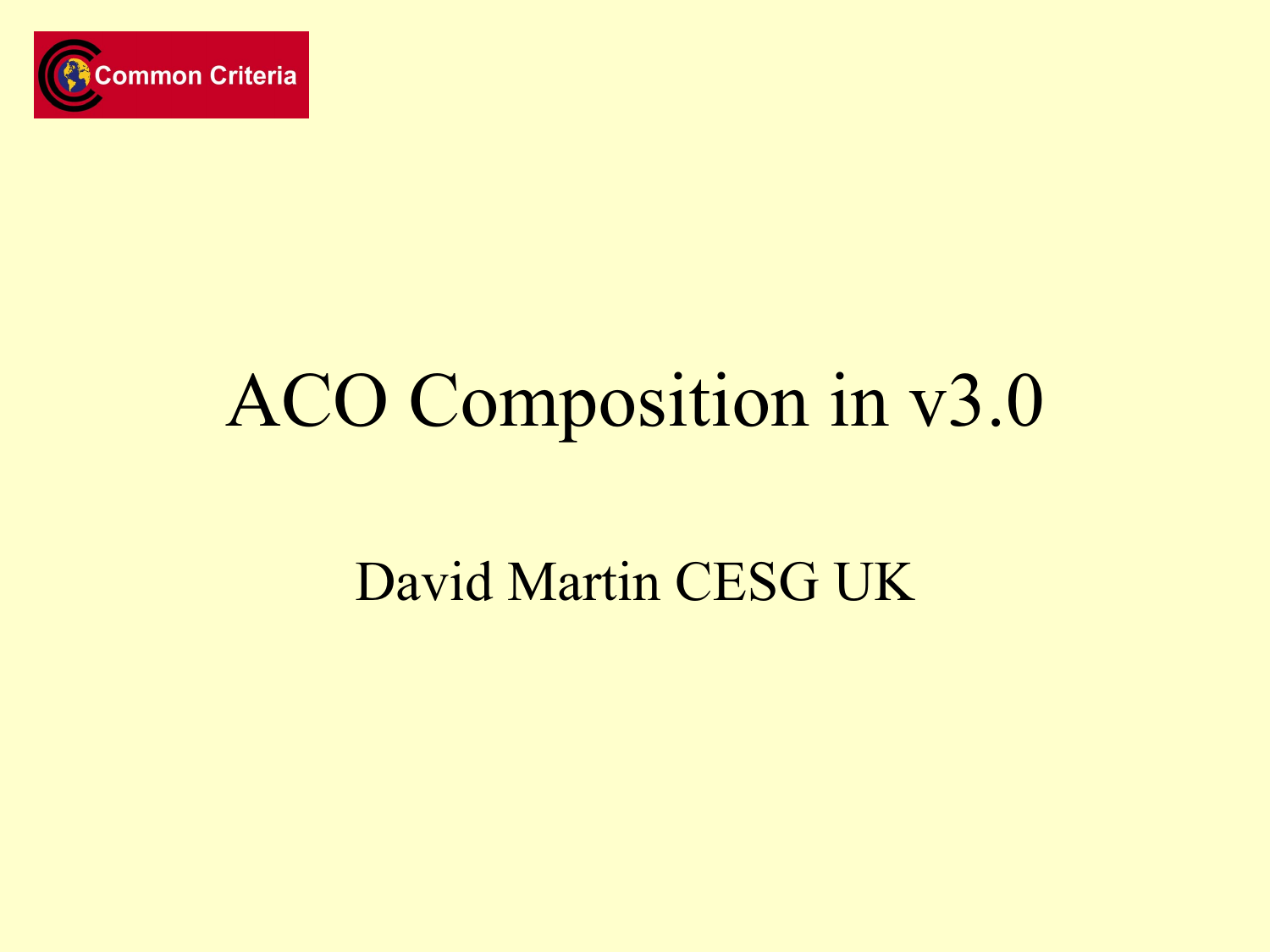

# History of inclusion

- CCv2.x traditionally applied to component TOEs
- What happens when putting together the results of individual component TOEs?

= results of two individual component TOEs

• Further analysis is required to determine assurance of the composed TOE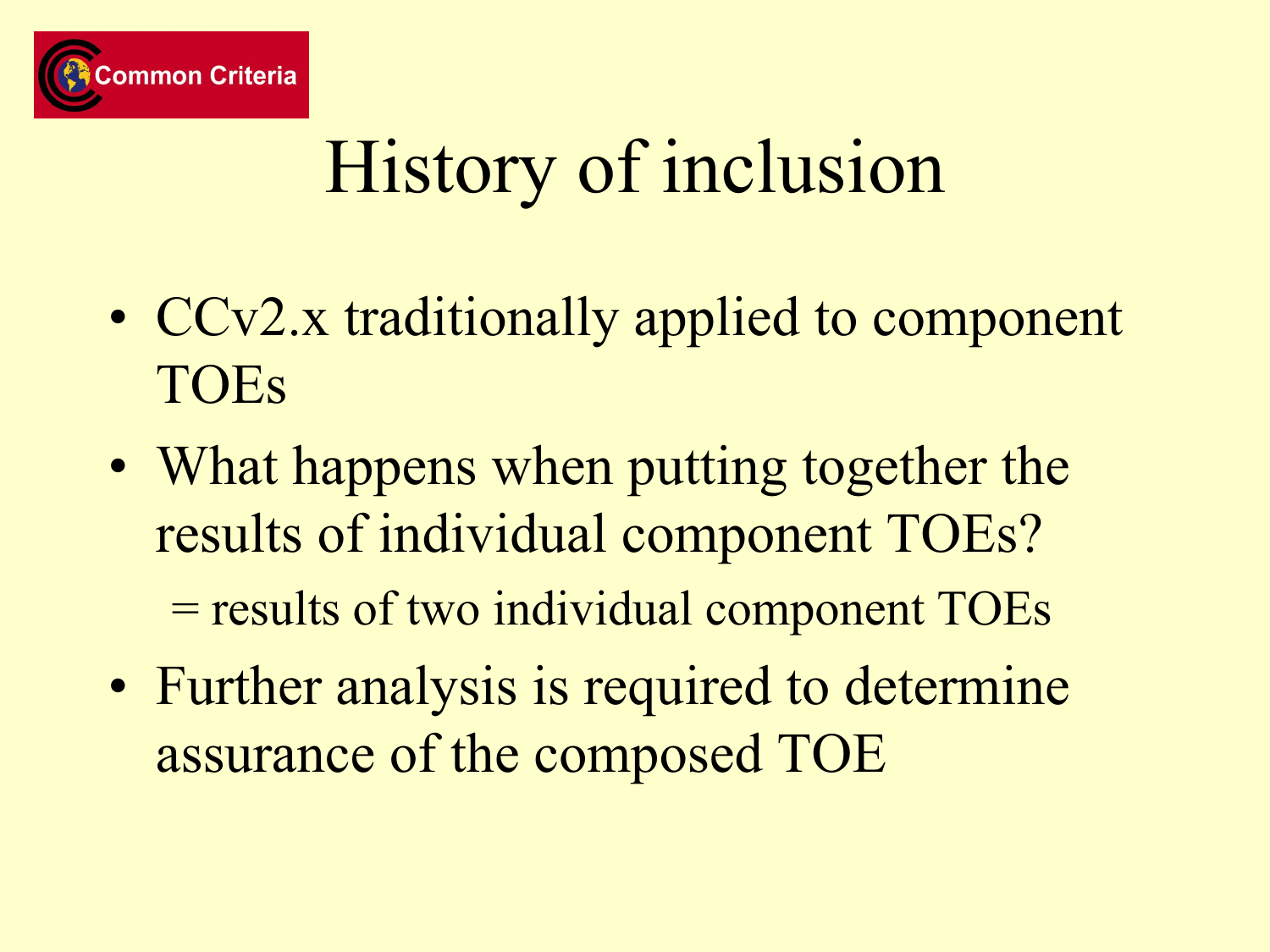

# Types of composition

- Layered
	- On same platform
	- Base provides services to dependent
- Examples
	- Database is dependent component on an operating system base component
	- Money purse application is dependent component on a smart card base component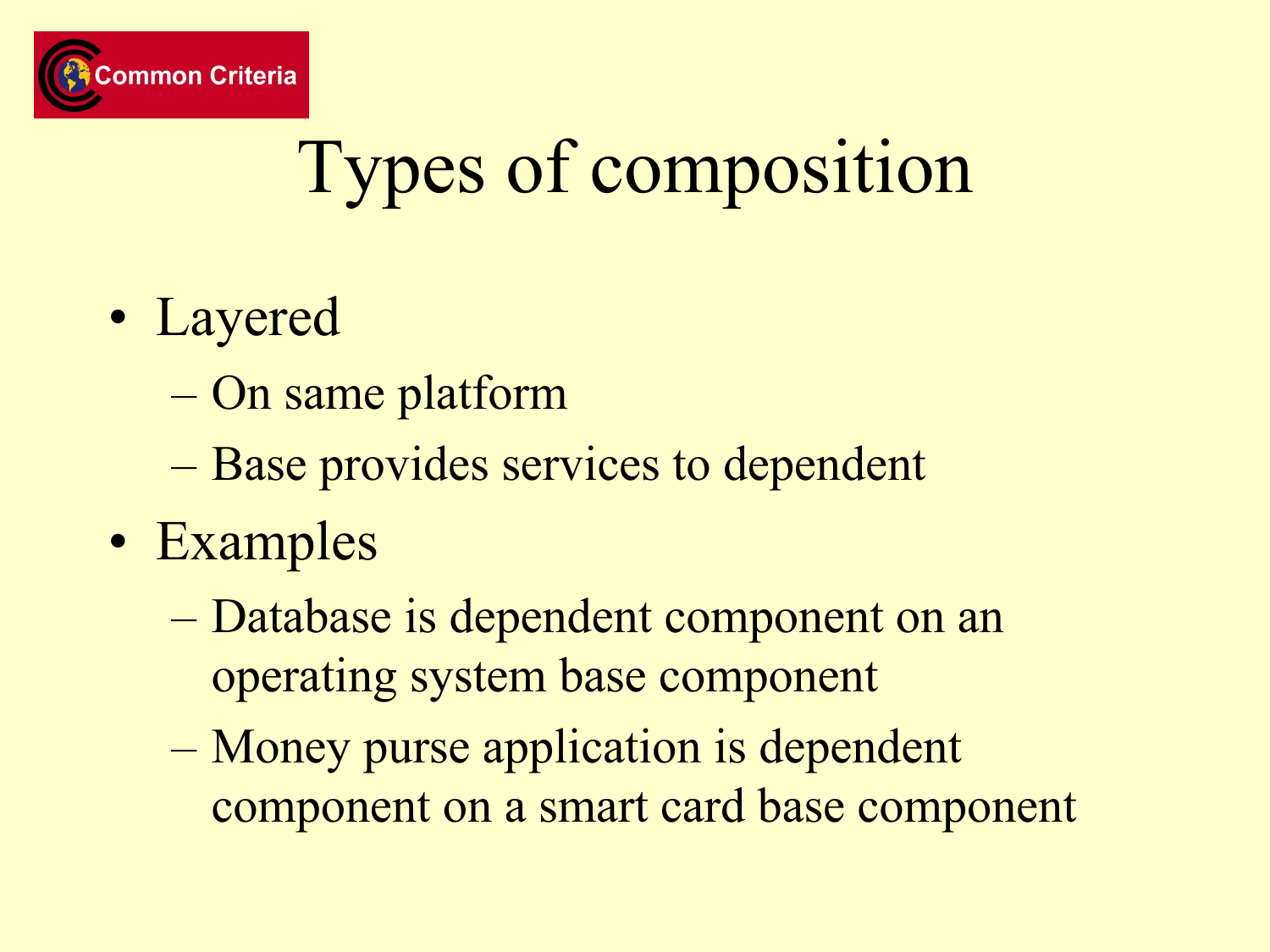

# Types of composition

- Peer-to-peer
	- –Peers are dependent on each other
	- – Mutual dependency can be dealt with through iteration of reliance analysis
	- Reliance becomes blurred when peer-to-peer TOEs are located on the same platform
	- – Need to designate one as base:
		- Authentication server is base component for an operating system
		- Audit log server is base component for a firewall appliance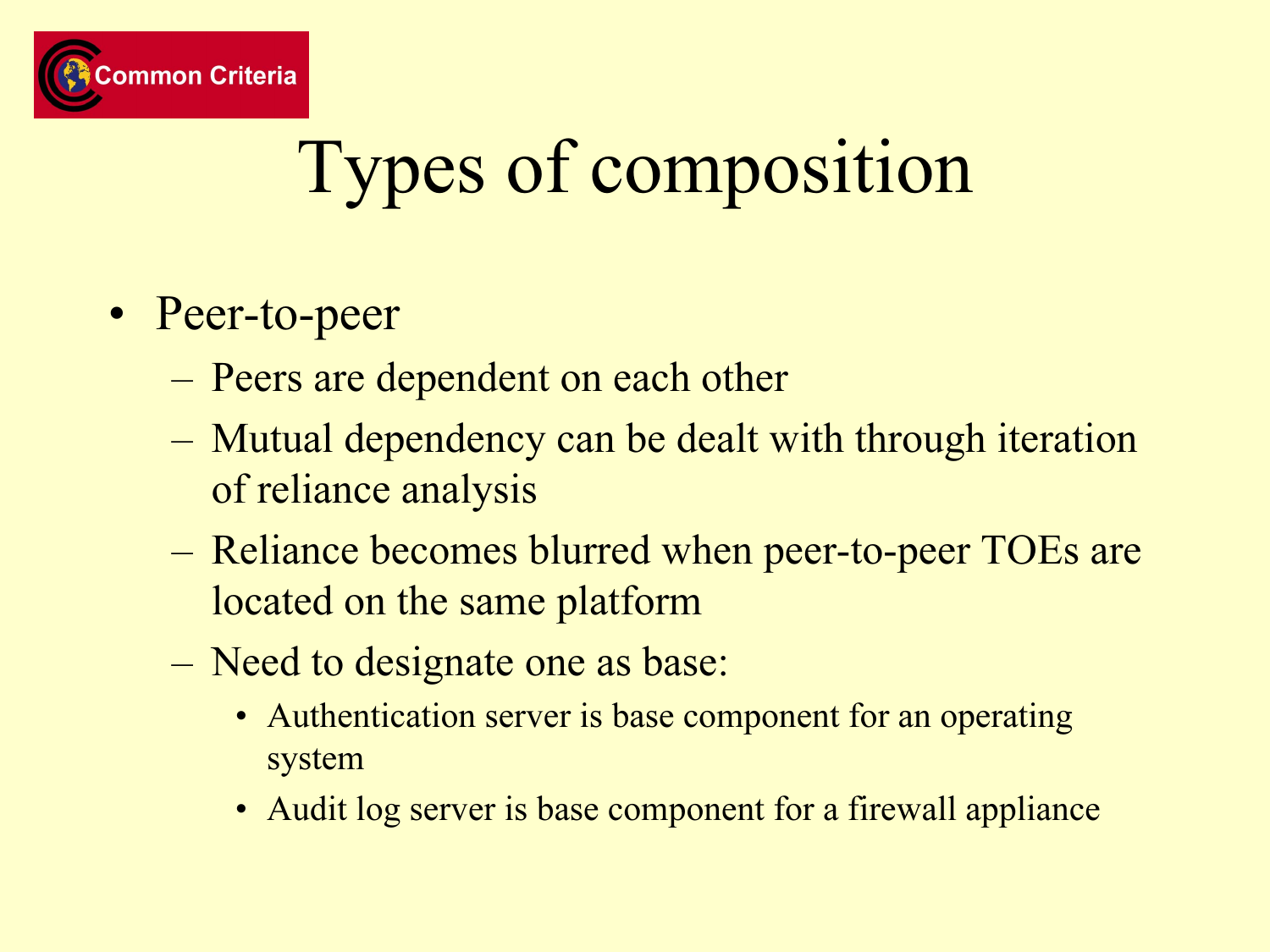

### Composition stumbling blocks

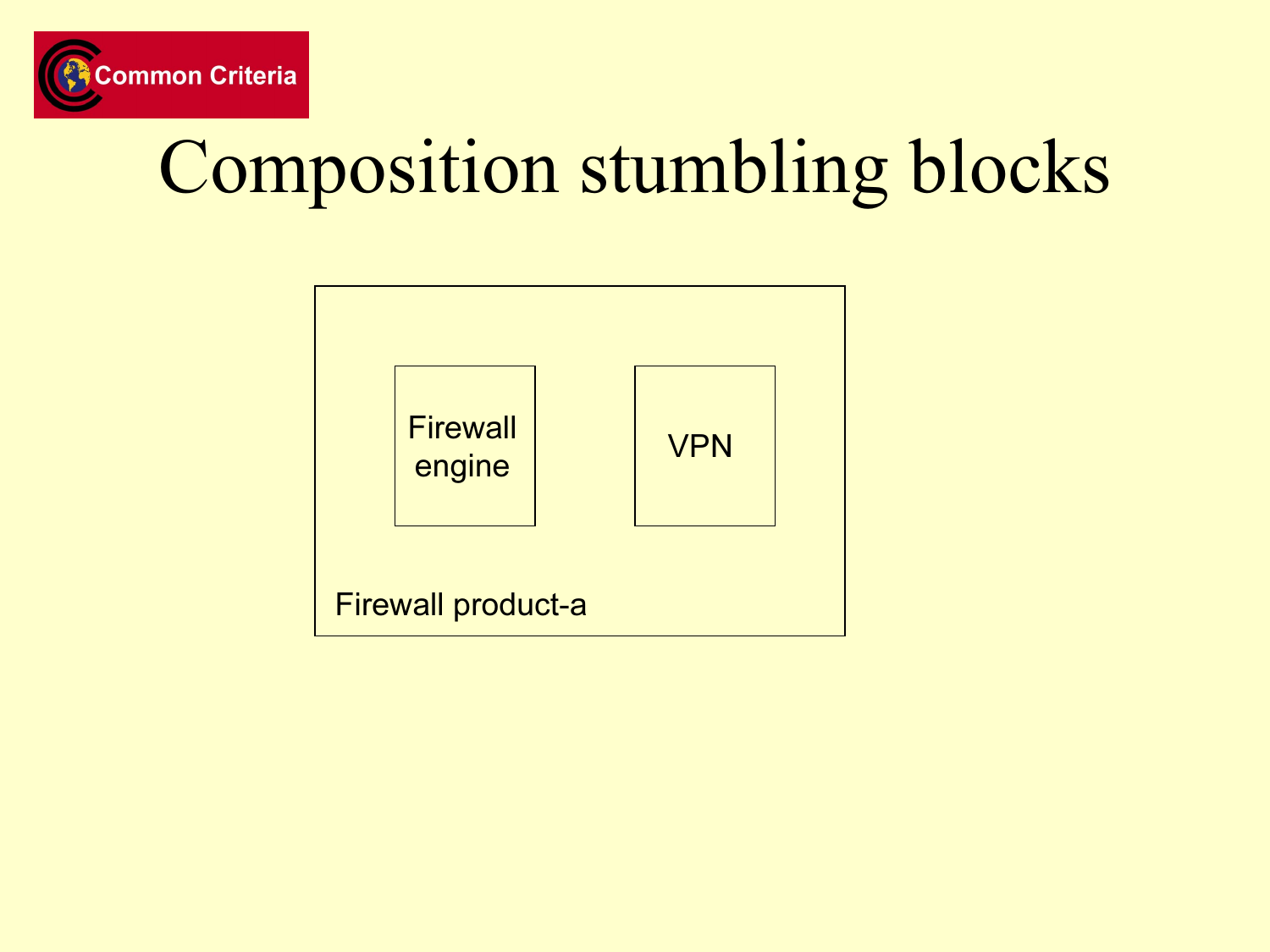

#### Composition Stumbling Blocks



Design information required for new TSF portion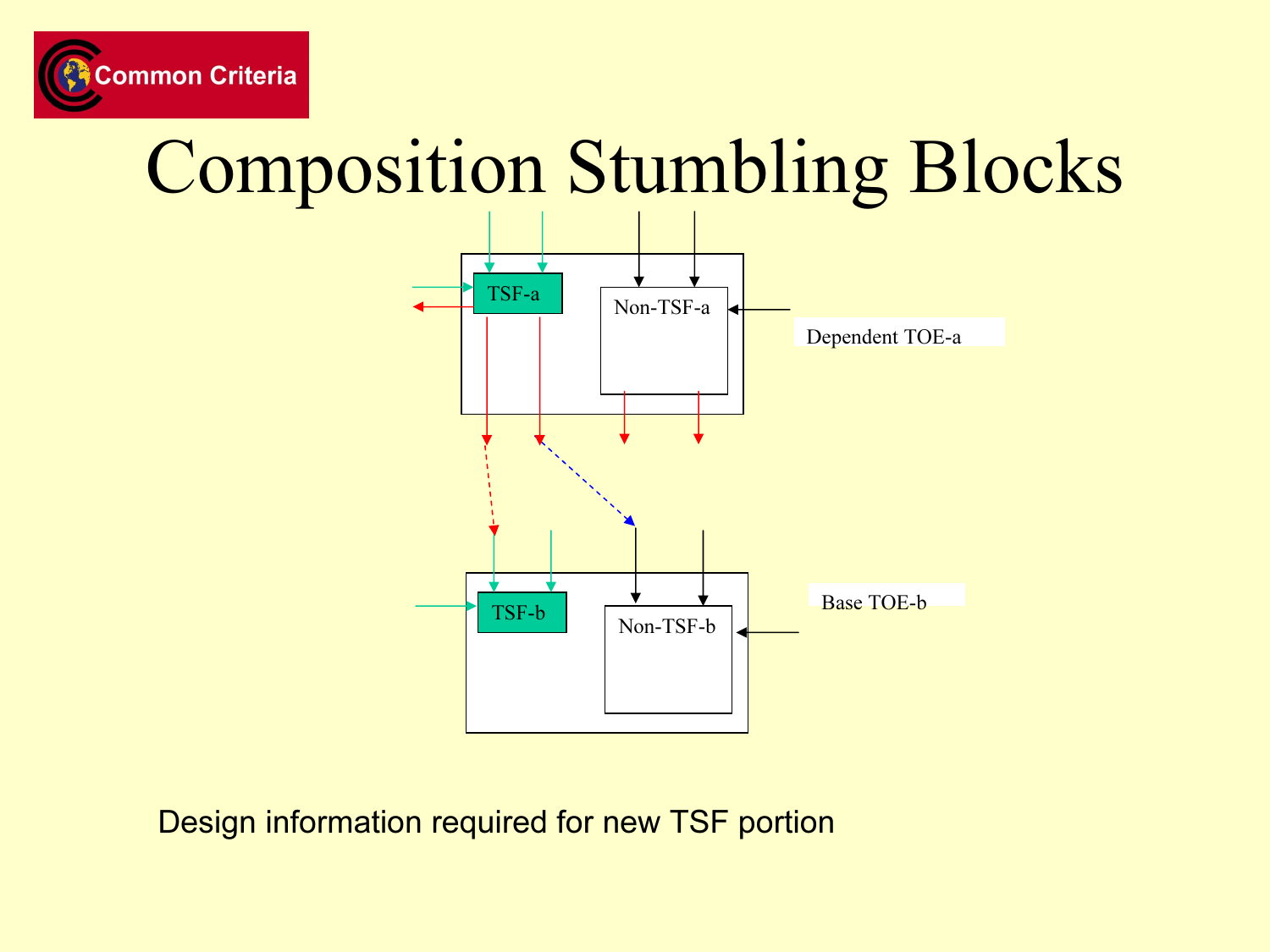

# Composition Stumbling Blocks

- What can be done if design evidence is not available?
	- Only evaluate composition at EAL1
	- Take a different approach to assurance… ACO
		- Focused on composition of components certified up to EAL4
		- Does not preclude composition of components above EAL4, but not specifically addressed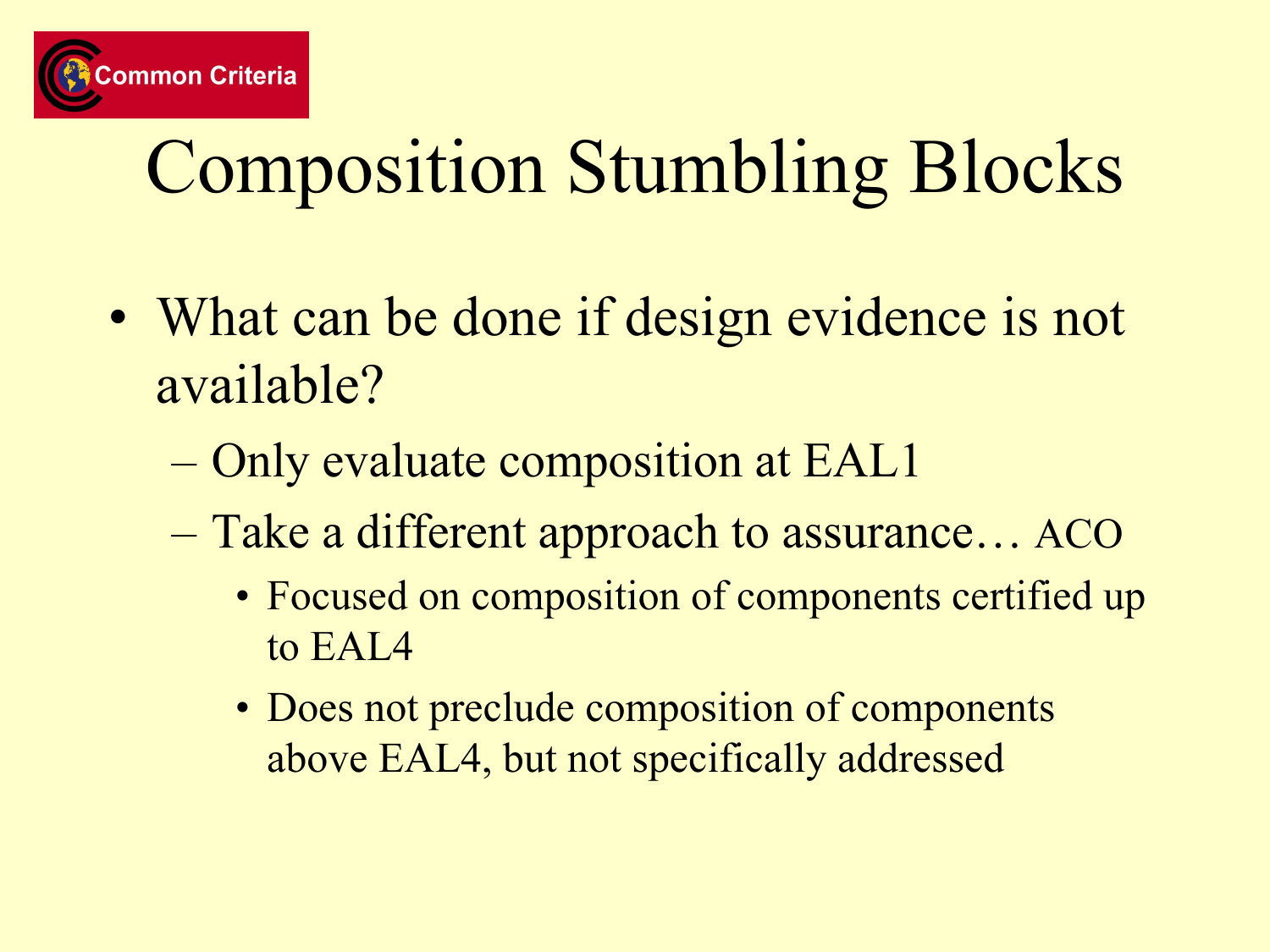





Level of assurance Level of assurance

Method of assurance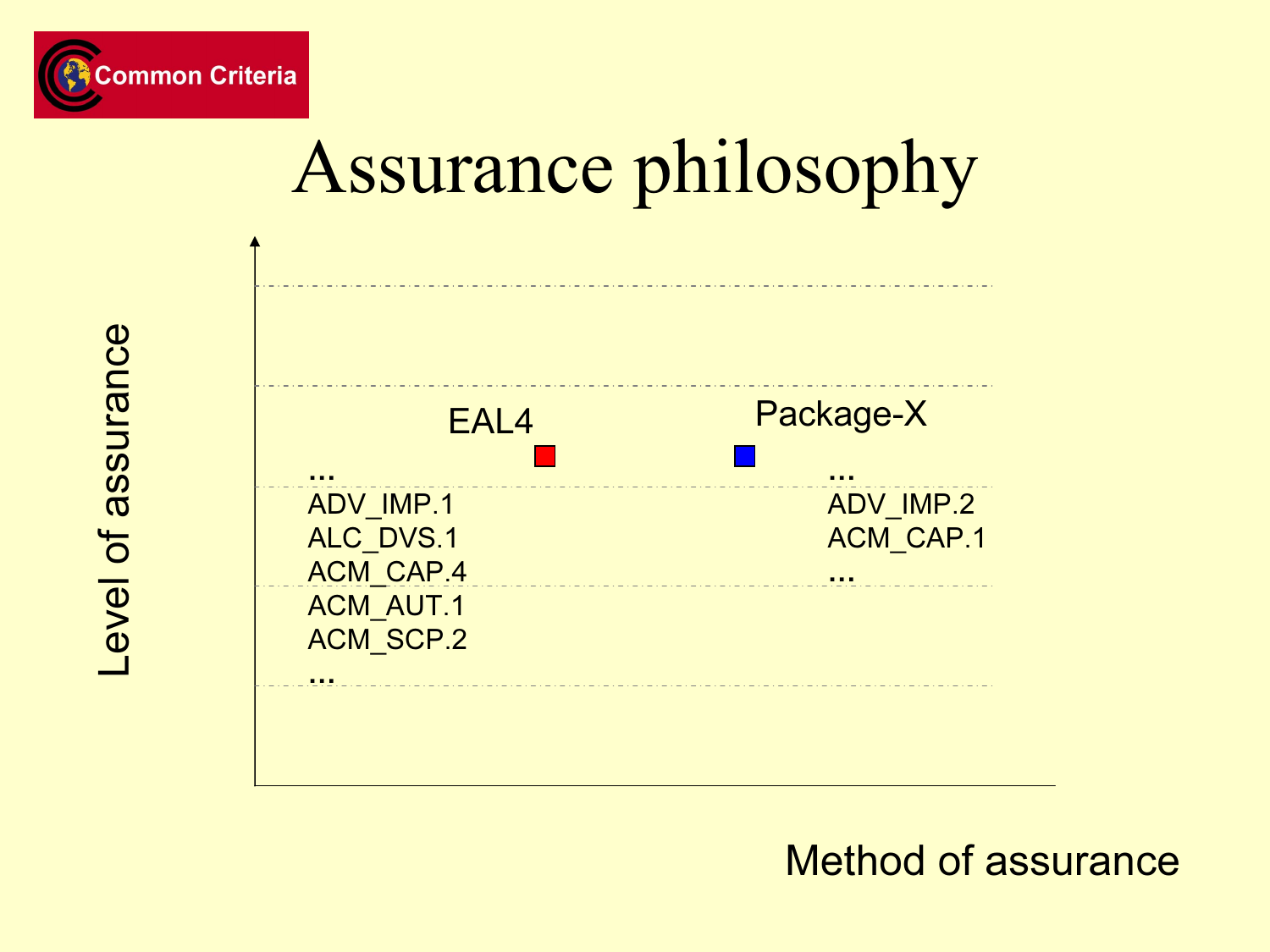

# Risk mitigation

- Have assurance in individual components
- Identify the portions of products not included in component evaluation
- Perform evaluation activities to mitigate risks that these additional portions contain weaknesses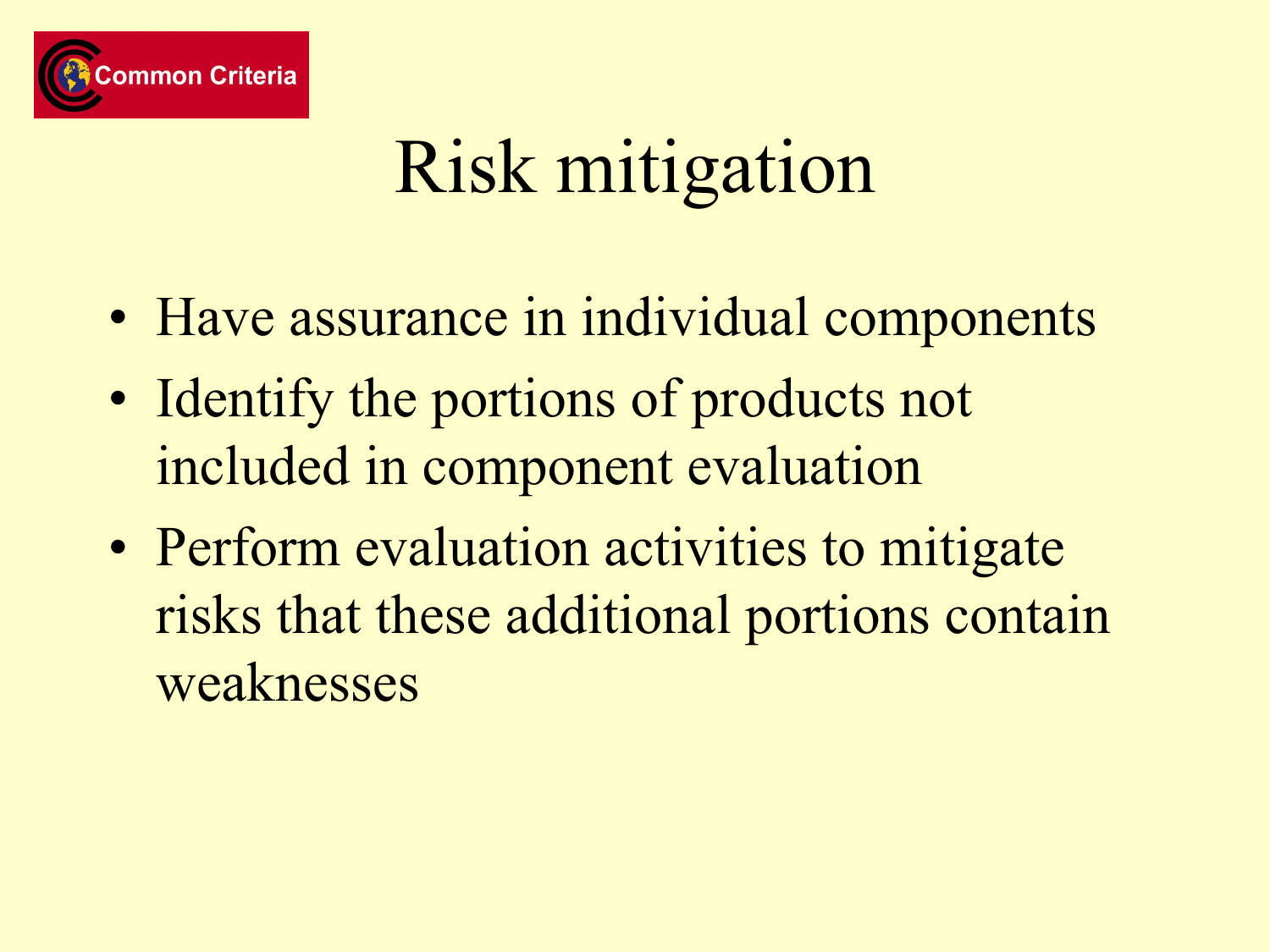

# Composed TOE approach

- Understand how the components interact
	- –Reliance of dependent component on base component
- Determine what has previously been evaluated –TSFI of base component
- Gain confidence in the "gaps"
	- Mainly rely on testing, use design information available
- When evaluate a composed TOE
	- When both components are certified
	- – When the base component has been certified, in parallel to the dependent component evaluation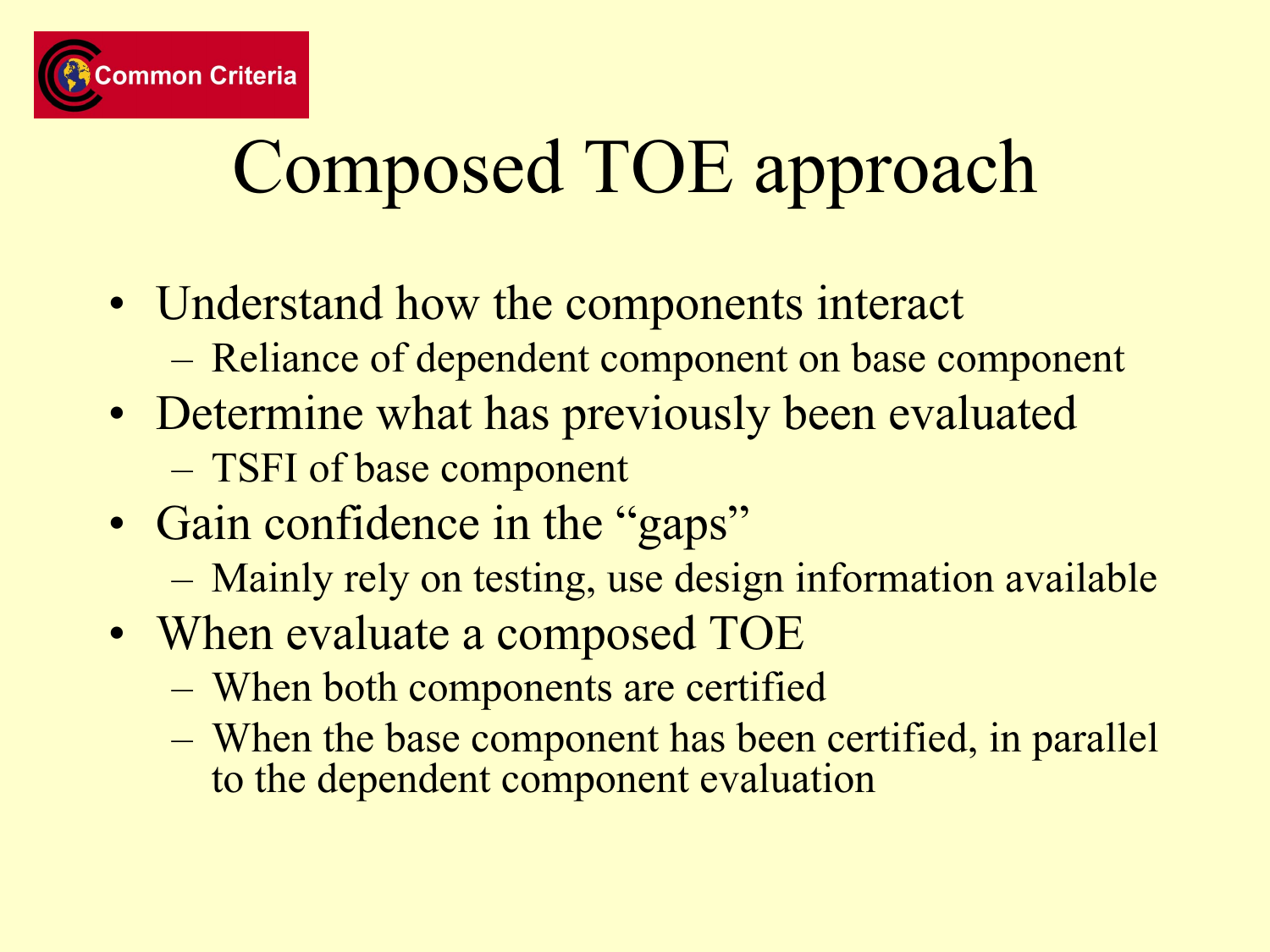

## Composed TOE approach

- Security Target (ASE)
- Reliance analysis (ACO\_REL)
- Analysis of assurance measures applied to base component (ACO\_COR)
- Details of interfaces and internals (ACO\_DEV)
- Guidance for composed TOE (AGD)
- Testing of base component as used on composed TOE (ACO\_TBT)
- Vulnerability analysis of composed TOE (ACO\_VUL)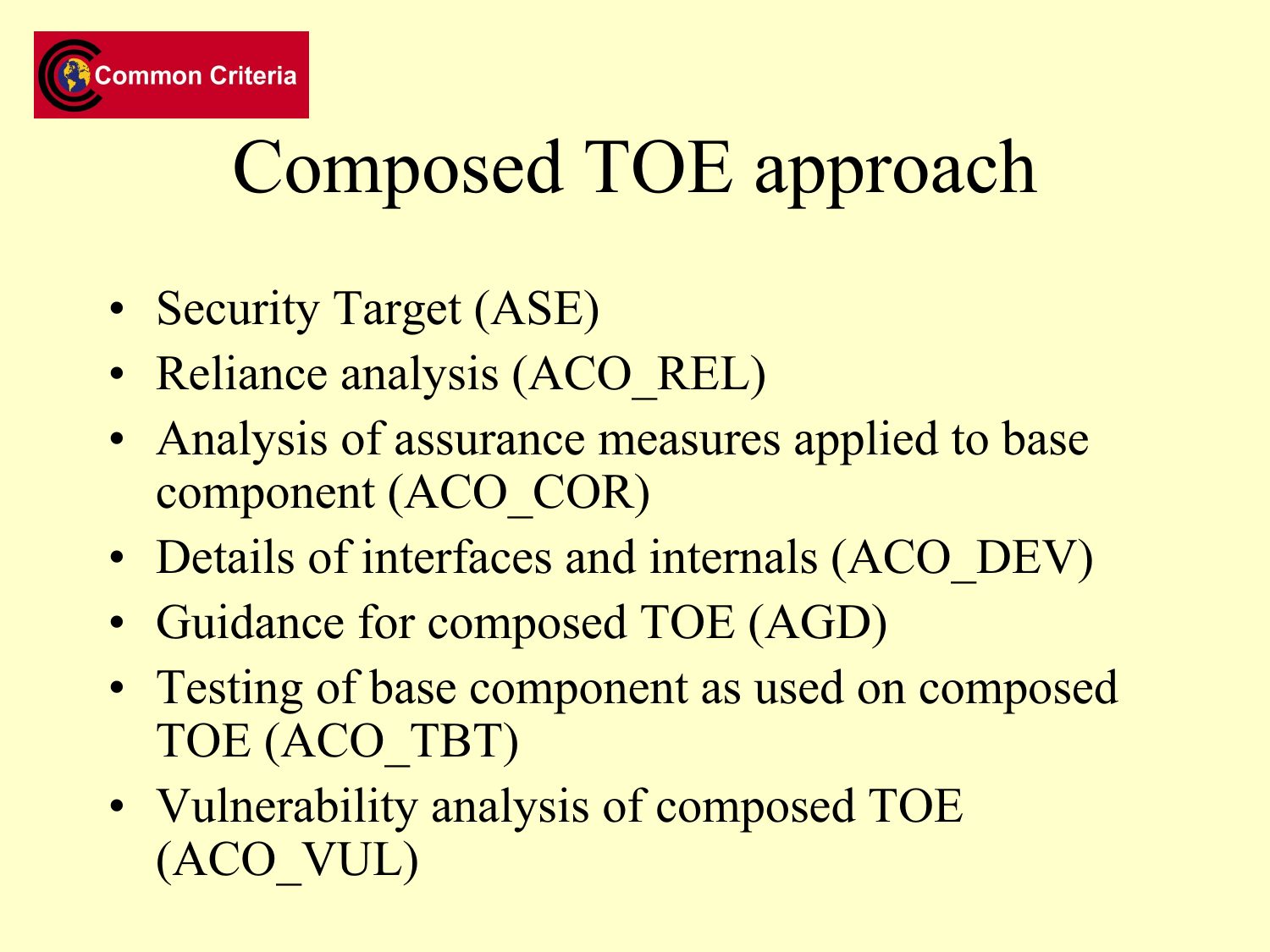

#### Why new class

- Many similarities to component TOE evaluation, but significant differences
- Included additional methodology where possible (e.g. ASE, AGD), which is clearly identified to apply only when evaluating a composed TOE
- New requirements necessary to perform the various impact analyses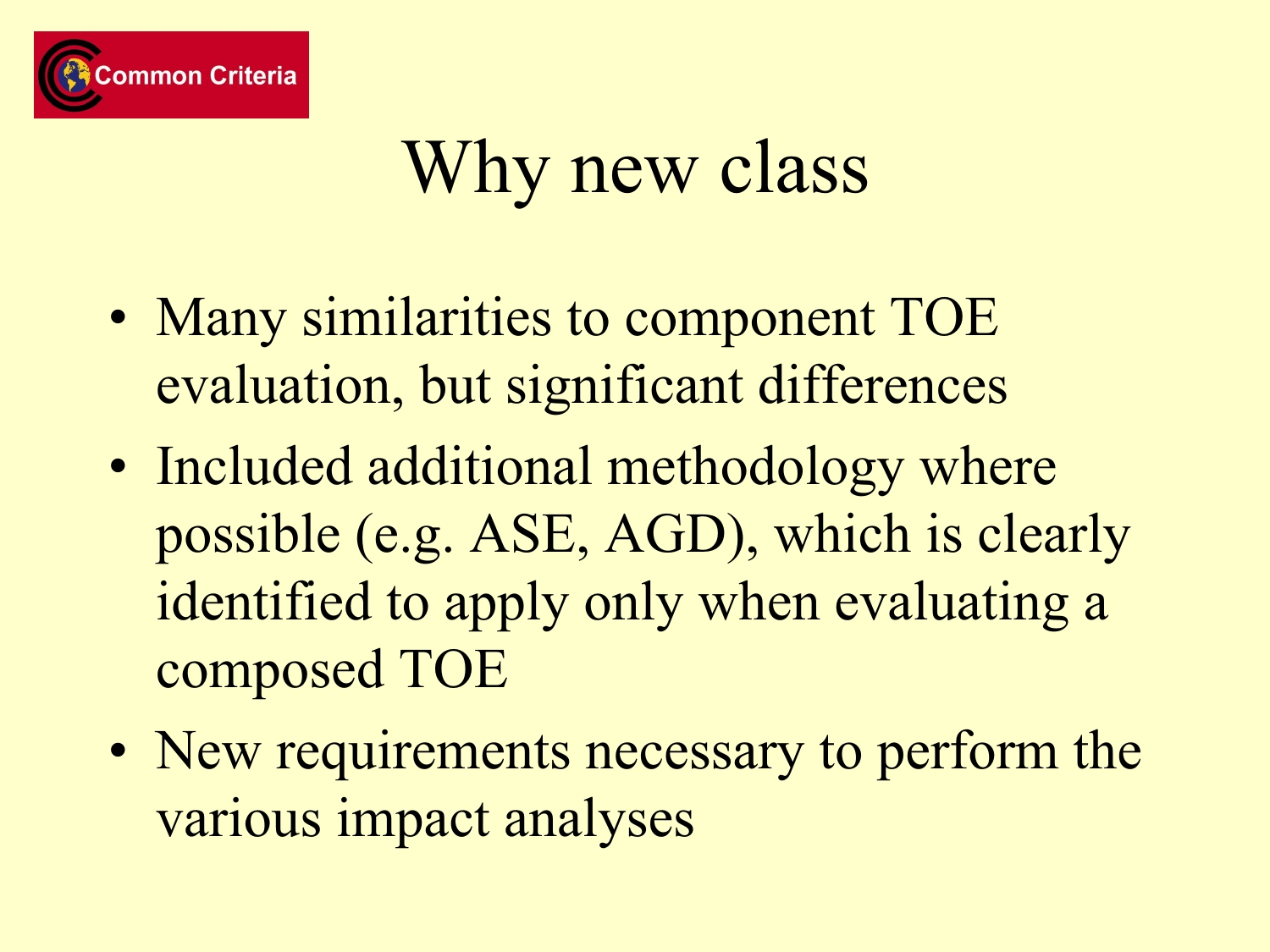

#### Composition Assurance Packages

- The only way of achieving <EAL2> is by applying the requirements in the <EAL2> assurance package.
- There are many different ways of achieving a "level of confidence"
- CAPs provide given levels of confidence for composed TOEs
- EALs provide given levels of confidence for component TOEs

$$
CAP\neq EAL<2>
$$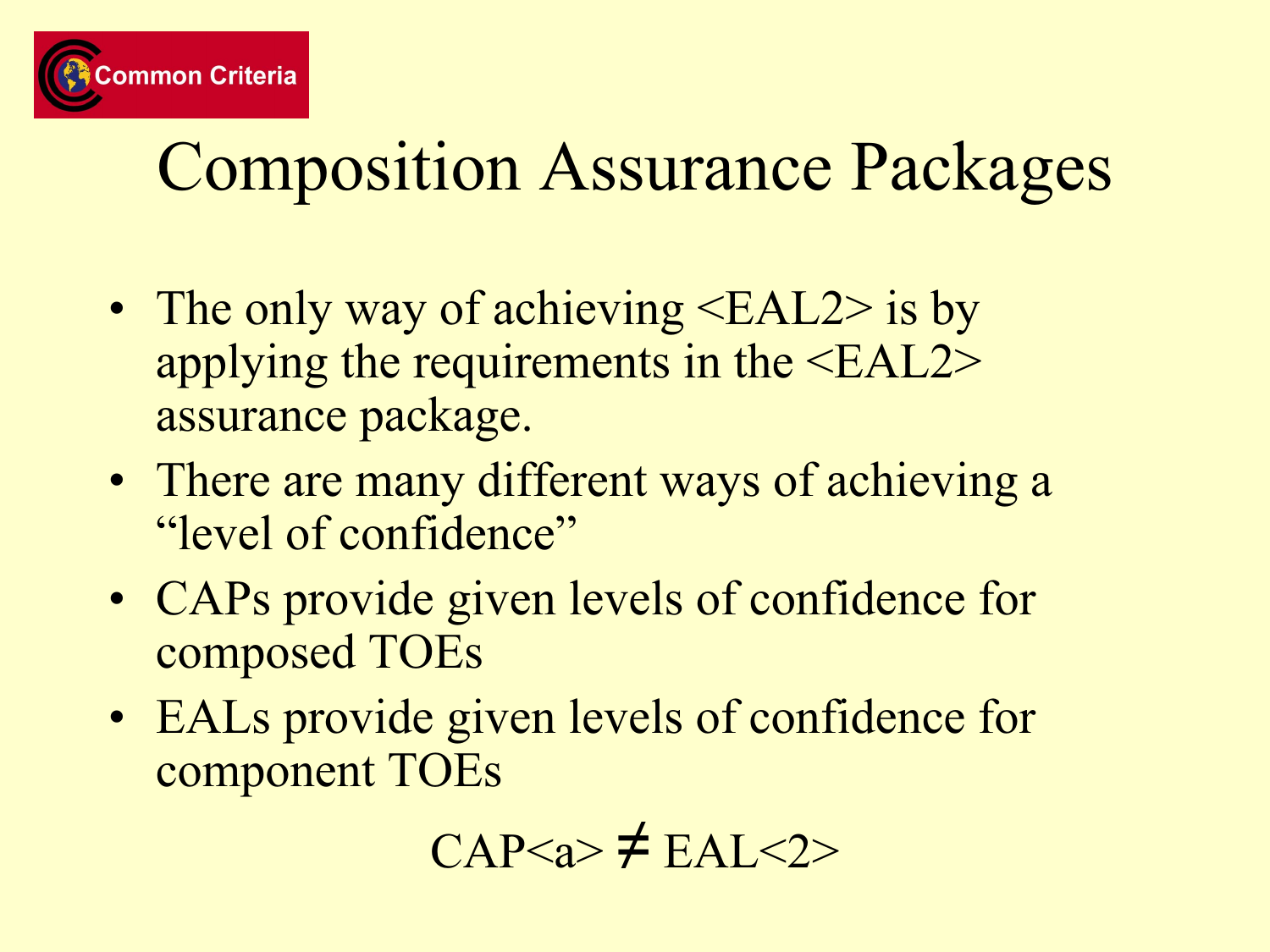

#### Composition Assurance Packages

• CAP<br/>b> applied to two EAL<3> TOEs will result in a CAP<br/>b> certificate

- However, CAP has been developed to be levelled along the same lines as EALs.
- CAP does not need to be applied to EAL1 TOEs to be composed, as a "traditional" EAL1 evaluation can still be performed.